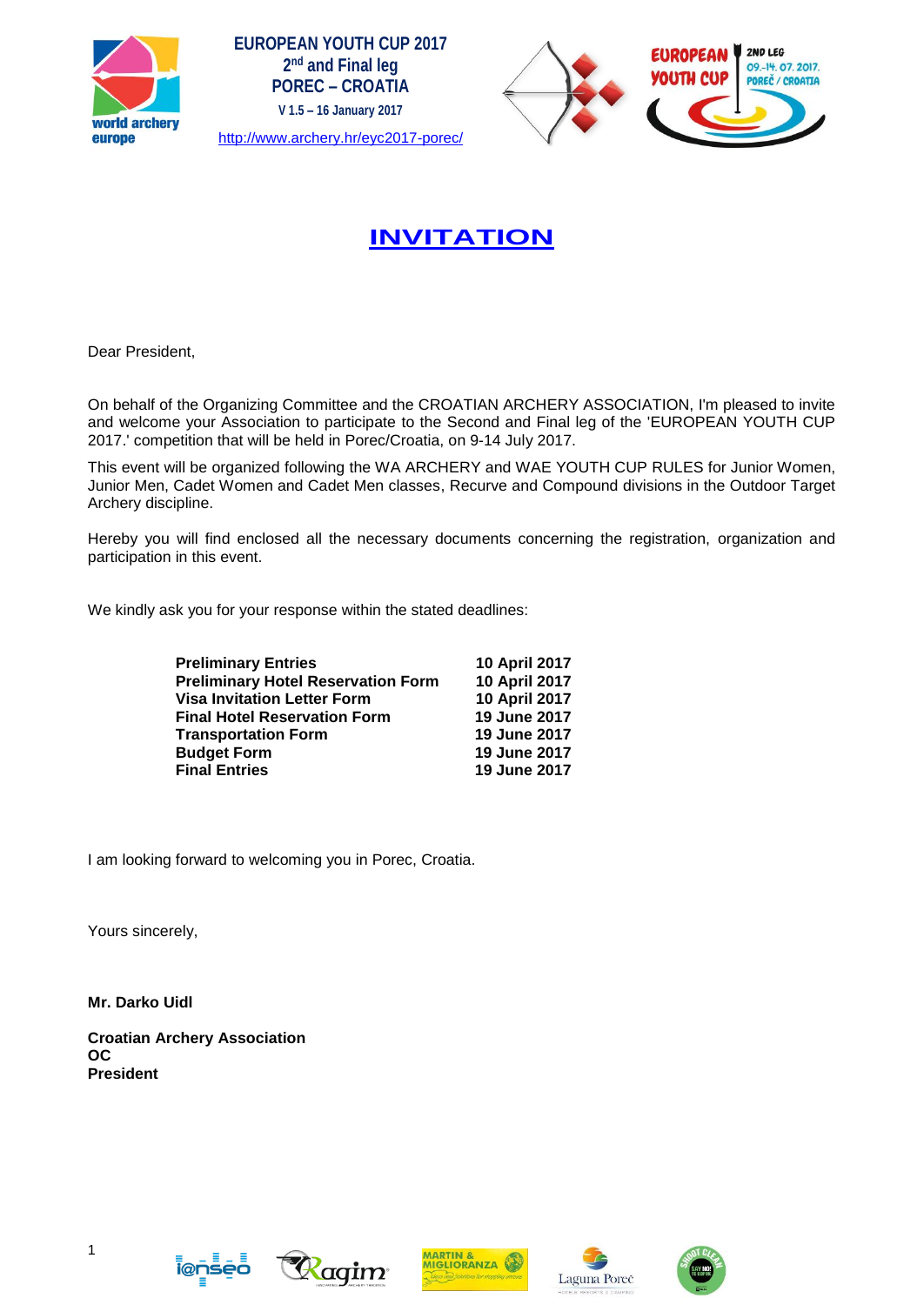





## **PRELIMINARY PROGRAMME**

| Saturday  |       | 8 July 2017  | <b>Arrival of Delegations</b><br>Practice field and local transportation available                                |
|-----------|-------|--------------|-------------------------------------------------------------------------------------------------------------------|
| Sunday    | Day 1 | 9 July 2017  | <b>Opening Ceremony</b><br>Official practice and Equipment inspection<br><b>Team Managers Meeting</b>             |
| Monday    | Day 2 | 10 July 2017 | Qualification round CADETS + 1/48 and 1/24 Elim. Round<br>Qualification round JUNIORS + 1/48 and 1/24 Elim. Round |
| Tuesday   | Day 3 | 11 July 2017 | <b>Mixed Teams Eliminations</b><br>Mixed Teams Medal Matches<br><b>Award Ceremony</b>                             |
| Wednesday | Day 4 | 12 July 2017 | Individual Eliminations - Up to 1/2 Finals                                                                        |
| Thursday  | Day 5 | 13 July 2017 | <b>Team Eliminations</b><br><b>Team Medal Matches</b><br><b>Award Ceremony</b>                                    |
| Friday    | Day 6 | 14 July 2017 | <b>Individual Bronze and Gold Medal Matches</b><br><b>Award Ceremony</b>                                          |
| Saturday  |       | 15 July 2017 | Departure of Delegations                                                                                          |

#### **Note**

This preliminary program could be changed slightly according to the number of participants. All changes will be published and distributed to all participants in good time.











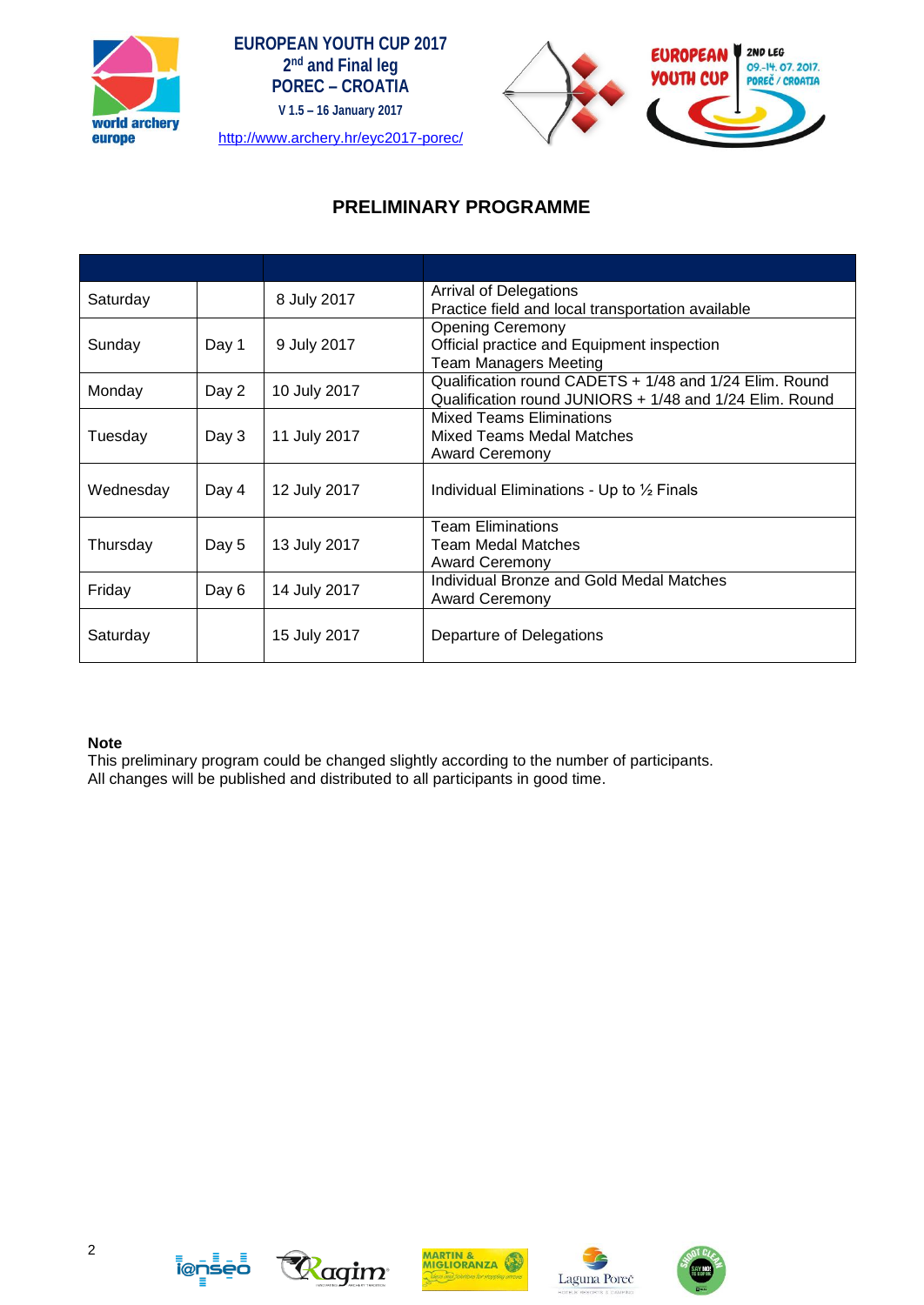





## **PRELIMINARY & FINAL REGISTRATION**

No entry forms will be available for registering for this event. The registration process should be done using the World Archery Online Registration System (WAREOS).

The number of athletes that may be entered by a Member Association is limited to four (4) in each category. All World Archery MA's are eligible to compete in European Youth Cup competitions, but only the results of the athletes from WORLD ARCHERY EUROPE MA's will be taken in consideration for the Youth Cup Circuit.

In order to use WAREOS, please enter this address in your internet browser [http://register.worldarchery.org](http://register.worldarchery.org/) and use the Username and Password that World Archery has assigned to your Member Association. After entering the WAREOS, please go to 'Online Registration' and register your archers for this event. Pay attention: the date of birth is mandatory.

A "WAREOS User Manual" can be downloaded in PDF format from the same website.

For any question regarding WAREOS, please contact Mr. Matteo Pisani at [matteo@pisani.eu.](mailto:matteo@pisani.eu)

| Starting date of online-registration with WAREOS is: | 1 February 2017 |
|------------------------------------------------------|-----------------|
| End of Preliminary registration:                     | 10 April 2017   |
| End of Final registration:                           | 19 June 2017    |

Please pay attention to the stated deadlines. After passing the deadlines, MAs would not be able to enter or update their data in WAREOS anymore, as the system will be blocked. In this case, if any MA would like to change or proceed with the Final Registration process or change their Final entry, it is required to contact Mr. Matteo Pisani at email: [matteo@pisani.eu](mailto:matteo@pisani.eu) with a copy to Organizing Committee email: [archery@archery.hr.](mailto:archery@archery.hr)

The Member Associations that will enter in WAREOS after **19 June 2017** (Final Registration deadline) will pay a penalty of  $\epsilon$  100 per athlete to be paid to the OC on arrival for the tournament.

The Member Association with Final registration in WAREOS that will differ by more than **4** athletes from the preliminary registration, will have a penalty fee of € 100 to be paid to the OC upon arrival at the event.

A Member Association that has made Final entry in WAREOS and does not participate will be invoiced for the number of entries entered in the system, unless the Member Association has informed the OC and Matteo Pisani in writing at least one week prior to the event that they are unable to attend.

Only after having paid the penalty fees to the OC, a Member Association can register the athletes in order to participate in the competition.

Since entries will be made through WAREOS only, MA's declare that their athletes and officials are aware of the participation waiver and anti-doping agreement, and we recommend MA's to advise their athletes on this matter. However, accepting the conditions of the athlete participation waiver and anti-doping agreement are an eligibility requirement to participate in the event.

As a final note, only member Associations in good standing will be eligible to compete. This means that World Archery fee 2017 must have been paid prior to participation.









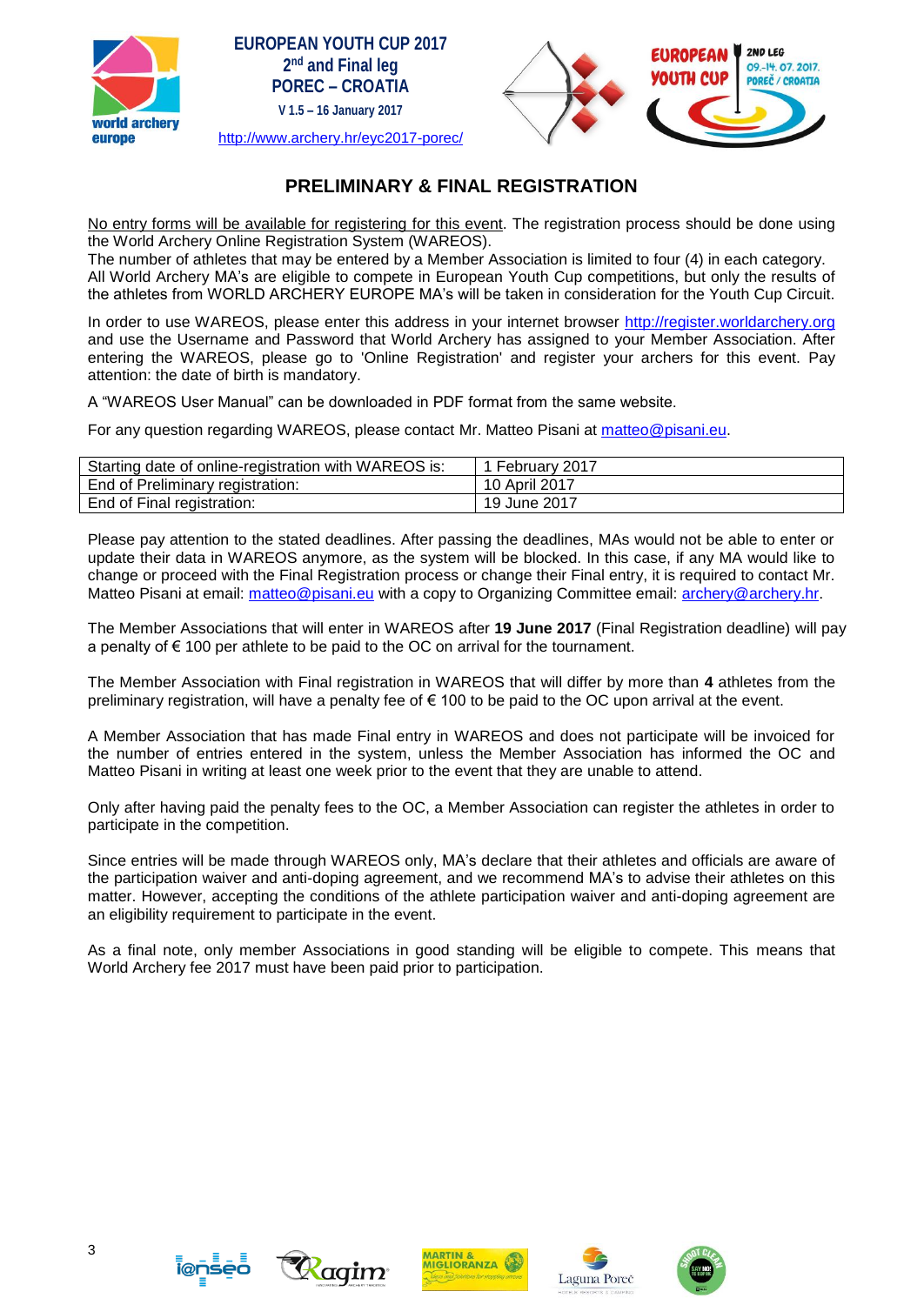





#### **ACCOMMODATION & GENERAL INFORMATION**

There will be several official hotels available. All Hotels are 3\* or 4\* star category.

| <b>HOTEL</b>              | Category | Single room<br>Price per room<br>per night | Double room<br>Price per person<br>per night |
|---------------------------|----------|--------------------------------------------|----------------------------------------------|
| LAGUNA ISTRA / GRAN VISTA | $3^*$    | € 100                                      | €85                                          |
| LAGUNA MOLINDRIO          | 4*       | € 125                                      | € 110                                        |

LAGUNA ISTRA / GRAN VISTA:



#### LAGUNA MOLINDRIO:



The room prices are in Euro  $(\epsilon)$  per person and per night. It is offered on a 'Full Board' basis, including bed, breakfast, lunch and dinner.

In the room price is also included service charge and VAT and the local transportation from/to Hotel/Venue, with a daily shuttle service to the competition.

Free Wi-Fi will be available at the hotel reception area and hotel rooms.

**Preliminary** Hotel Reservations should be made before **10 April 2017**. Reservations after this date shall be subject to availability.

**Final** Hotel Reservations should be made before **19 June 2017**.

A **50% deposit** of the Accommodation payment is required before **10 April 2017**.

The **rest 50%** of Accommodation payment is to be made before **19 June 2017**.









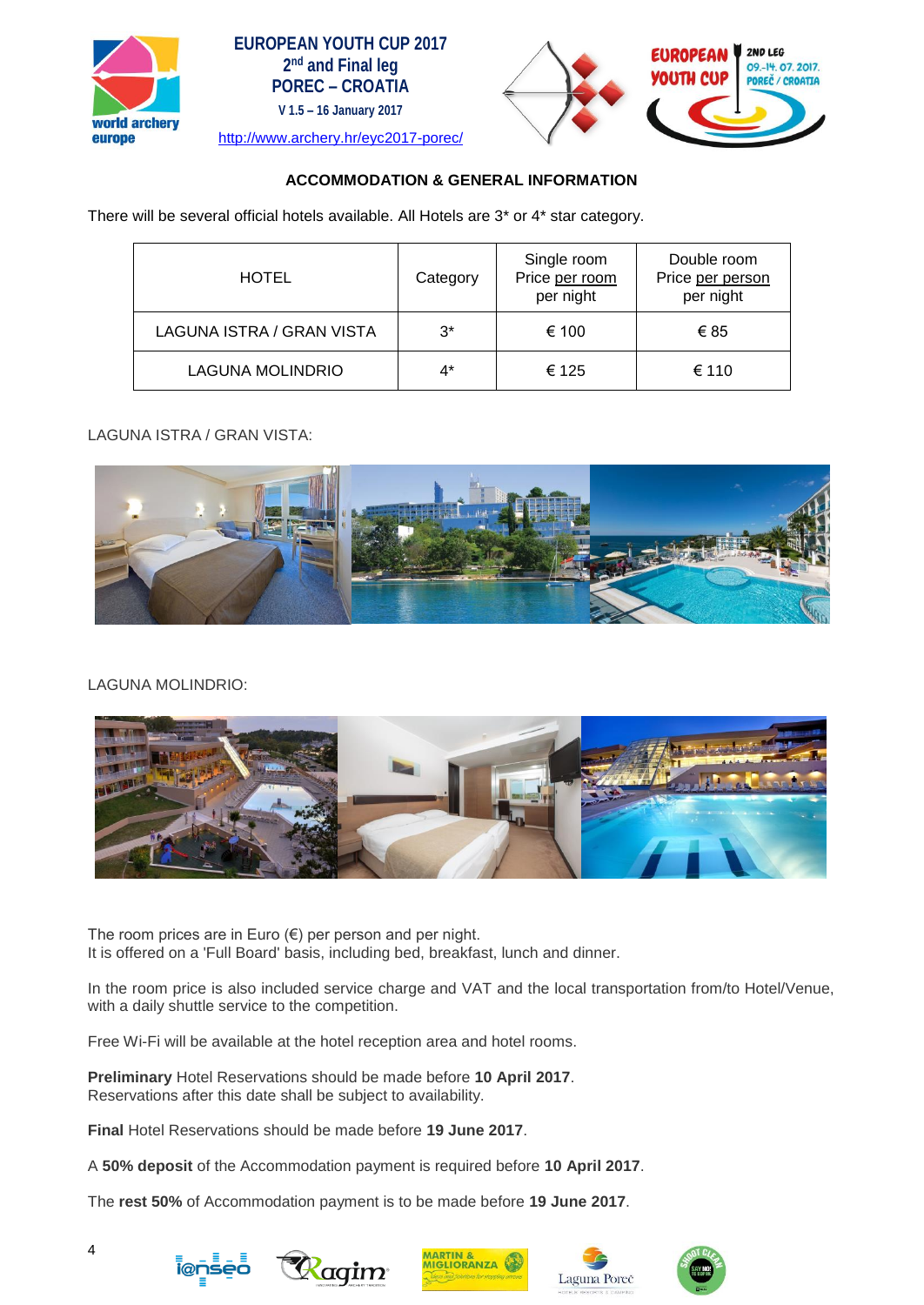





Please note that Hotel Reservations will be made in priority of receiving the 50% payment of Accommodation payment, no later than 10 April 2017.

Accommodation cannot be guaranteed, nor at the above quoted prices beyond each deadline. Reservations after each deadline will be considered only according to availability and the room rate may change.

For receiving the best check in service upon your team arrival at the hotel, you are requested to send to the OC a list with the roommates' names for every room you have reserved (see page 11. Accomodation table - Rooming list).

The rooming list should be sent no later than **22 June 2017**.

#### **Note**

*Please refer to the Accommodation pages below for detailed hotel information. Ensure that you complete all the necessary forms by the specified date and make full payment for the accommodation at the time of booking.*

*See detailed payment instructions below.*

*The Organizing Committee reserves the right to accommodate you athletes, according to hotel occupancies, in order of requests' arrival.*

*The Organizing Committee reserves the right to accommodate your athletes in equal characteristics if necessary.* 

*To improve the speed of serving rooms, is asked to send in addition to be preferred hotel also named occupants of every room accommodation - single and double.*

Participants who will decide to book their accommodation in other hotels (non-official hotel) should pay a **DOUBLE ENTRY FEE** and the OC will not be responsible to provide transportation from that Hotel to the venue (transport for these teams will be provided only to and from airport). Also, it is not possible to distribute any information on the non-official hotels.

#### **ADDITIONAL INFORMATION**

#### **Entry fees**

Officials: Free Teams: Free

Individual: 75 € per athlete

*\*The Entry fee includes the daily local transportation Hotel-Venue.*

#### **Transportation**

Zagreb International Airport (ZAG)

From/to Airport – Hotel (arrival and departure) **50** €/person

Local transportation will be available between hotel and competition venues. Exact transportation timetables will be confirmed. Buses and/or vans will be used.

Arrival and departure from the Trieste airport (TRS) is under a special agreement and prices. Please announce to the OC [\(archery@archery.hr\)](mailto:archery@archery.hr) arrivals and departures to this airport.

Due to the seasonal traffic congestion at border crossings, OC cannot guarantee transportation schedules, so please use the Zagreb Airport (ZAG) for arrivals and departures.

#### **Closing Party**

After the dinner on 14 July 2017, a Closing disco party will be organized in the hotel nearby. Opening: 20:30 p.m. until the end. Participation in this event is  $\epsilon$  15 per person. Two drinks are included (voucher).

#### **Water**

Water will be available on the fields free of charge.



5







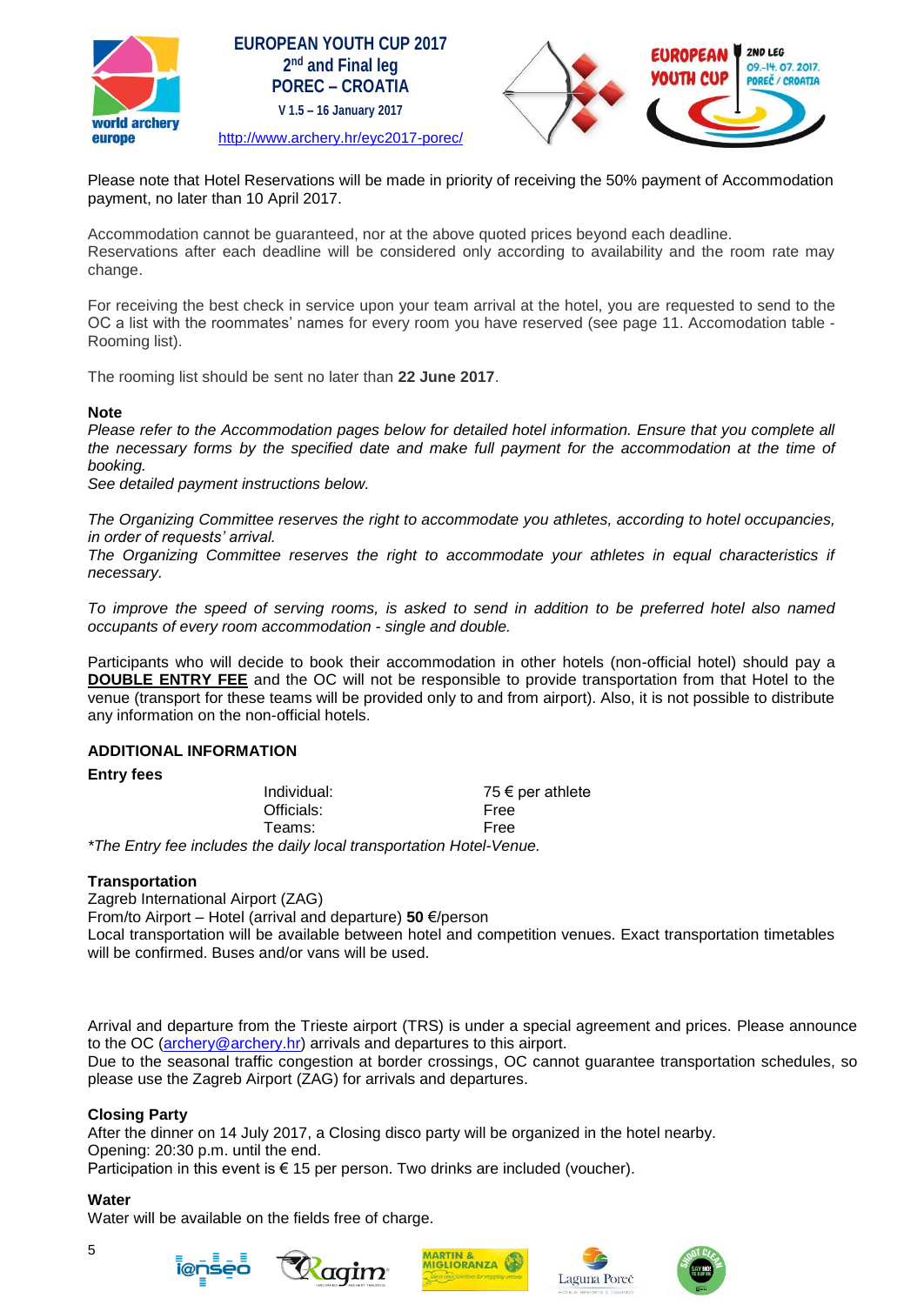





#### **Visa**

For all nations that will need Visa permits, please make sure to apply for, such as early as possible in your country of origin before leaving. If our help is needed you may contact us immediately: [archery@archery.hr,](mailto:archery@archery.hr) no later than 10 April 2017 for an official invitation over to the Croatian Embassy for further cooperation. Visa Invitation Letter (VERY IMPORTANT):

To make an official invitation we'll need a real size photo and Passport scan from every team member.

The visa application fee (in the Croatian Consulates or Embassies in your country) should be covered by the participant.

Instead of the traditional invitation letter in the Croatian Embassy or Consulate in your country you will be required to show the "case number" for the whole team that we will send you in 10 days after we receive your documents. Please fill in the Visa Invitation Letter Form as soon as possible and send it with passport copies to [archery@archery.hr](mailto:archery@archery.hr)

#### **Dress Regulations**

WA & WAE dress regulations do apply.

#### **Prepayments**

Hotel booking will only be regarded valid as soon as a 50 % down payment has been received by the Organizing Committee before 10 April 2017.

The balance of full payments is to be made before 19 June 2017.

#### **Booking non-official hotel**

Participants who may decide to book their accommodation at or with other hotels, i.e. non-official hotels and not through the Organizing Committee (OC), shall have to pay a DOUBLE ENTRY FEE, and the OC will not be responsible for providing transportation from those hotels to the venue (transport for these teams will be provided only to and from airport). It is not possible to distribute any information on the non-official hotels.

#### **Meals at the venue**

All meals will be served at the Hotel, during the official days.

For replacing lunch with lunch-box, please inform the Hotel reception desk one day before.

#### **Weather**

In July, you can expect in Porec the temperature 30-35°C with around ten hours of sunshine per day. Nights can be 20–25°C.

Most of the time it is sunny, but we suggest you to have some piece of rain clothes. The rainy day is unusual at this time of the year.

#### **Accreditation and Team Managers Meeting**

Accreditation will take place upon arrival at the OC head office. More details will be provided at the Team Managers Meeting.

#### **OC contacts**

**Phone for assistance when traveling** 24 hours English Mr. Kresimir Cadez Mobile: +385 91 4343 463 E-mail: [archery@archery.hr](mailto:archery@archery.hr)

**For all matters** 24 hours English Mrs. Andrea Vrbik Mobile: +385 99 6948 662 E-mail: [nea1370@hotmail.com](mailto:nea1370@hotmail.com)

Please also refer to the detailed Payment Policy below.









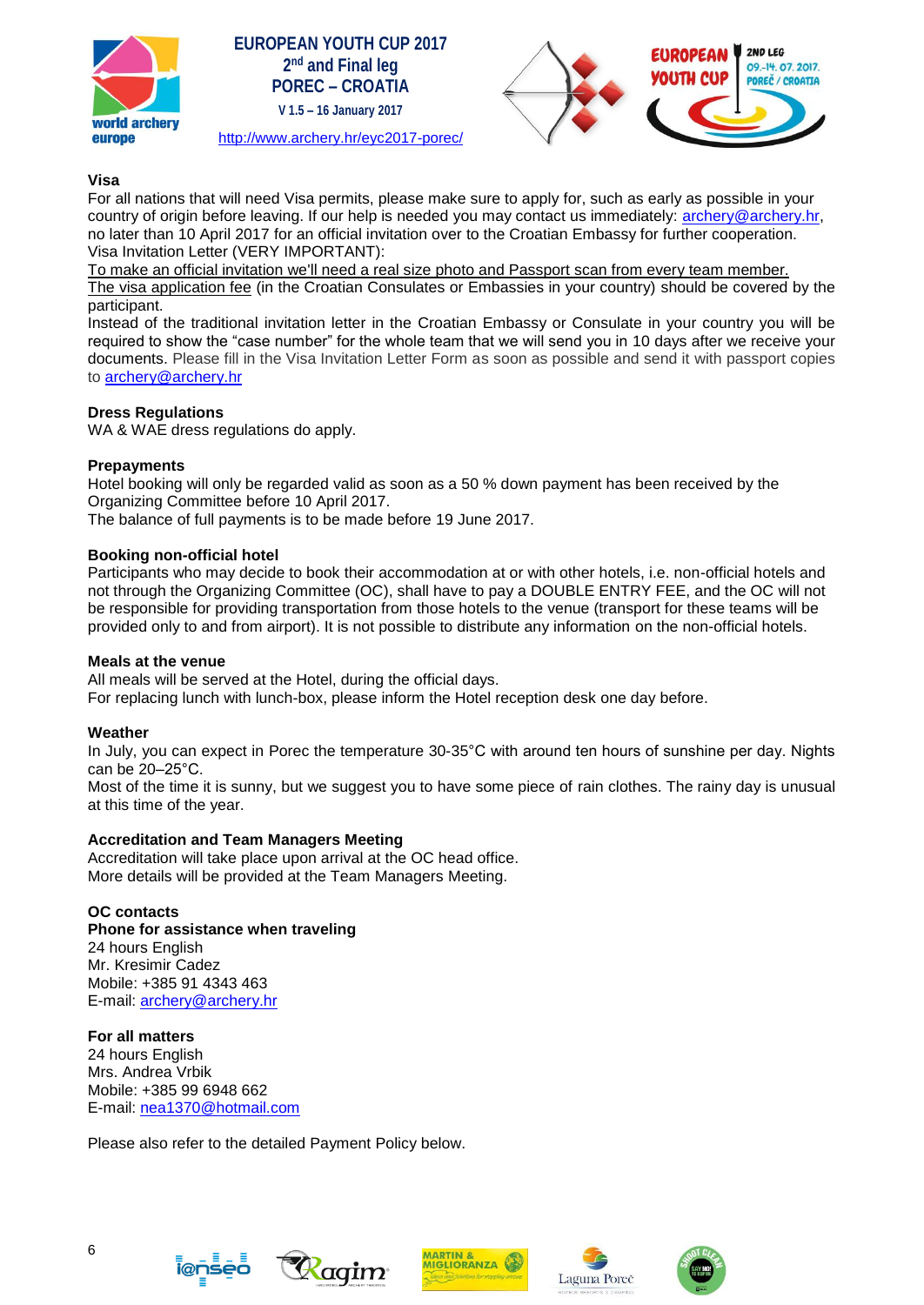

| <b>EUROPEAN YOUTH CUP 2017</b>       |
|--------------------------------------|
| 2 <sup>nd</sup> and Final leg        |
| <b>POREC – CROATIA</b>               |
| V 1.5 - 16 January 2017              |
| http://www.archery.hr/eyc2017-porec/ |



## **PAYMENT POLICY**

For the payment of the Accommodation 50% deposit is required before 10 April 2017. A balance Invoice will be issued after payment. The Entry Fees should be paid in full before 10 May 2017. The Transportation Fee should be paid in full before 19 June 2017. The balance of full payments is due by 19 June 2017. An Invoice will be issued after full payment. All prices for payments after the stated deadlines are subject to additional charges.

BANK INFORMATION for ACCOMMODATION, TRANSPORTATION AND ENTRY FEE:

Account Number: 1110469072 SWIFT: PBZGHR2X

Bank Name: PRIVREDNA BANKA ZAGREB<br>Address: Dubraya 39 Zagreb CROATIA Dubrava 39, Zagreb, CROATIA Account Name: STRELICARSKI TRENING CENTAR doo IBAN: HR1423400091110469072

#### NOTE: ALL PAYMENTS SHOULD BE IN EURO (€)

BY BANK TRANSFER, for a 50% of the Accommodation payment before 10 April 2017. BY BANK TRANSFER (for the balance of full payments) before 19 June 2017.

Bank transfer fees are the responsibility of the sender.

NO CREDIT CARDS, NO TRAVELLERS CHEQUES, NO FOREIGN CURRENCIES

#### **Cancellations & Changes**

Cancellation must be in writing by email to [archery@archery.hr](mailto:archery@archery.hr) and Matteo Pisani [\(matteo@pisani.eu\)](mailto:matteo@pisani.eu) The following conditions will apply:

- Cancellation received before and included 10 April 2017 for full refund of the deposit
- Cancellation received between and included 10 April 2017 and 19. June 2017 for 50% refund of the deposit
- Cancellation received after 19. June 2017. There will be no refund of the deposit payment.

All rates for payments after deadlines are subject to additional charges without prior notice. All refunds, if any, will be processed after the event.

Name change (the same category and division) will be accepted up to 72 hours before the event without any additional charge.

OC should be informed about changes in the travel program 72 hours' prior arrival. If your arrival is later than your original schedule, the room charges are starting from the original date indicated by the Member Association in their Accommodation form.

#### **OC Contact**

Name: Mr. Cadez Kresimir GSM: +385 91 4343 463 Email: [archery@archery.hr](mailto:archery@archery.hr) Language: Croatian and English Official website: [www.archery.hr](http://www.archery.hr/)









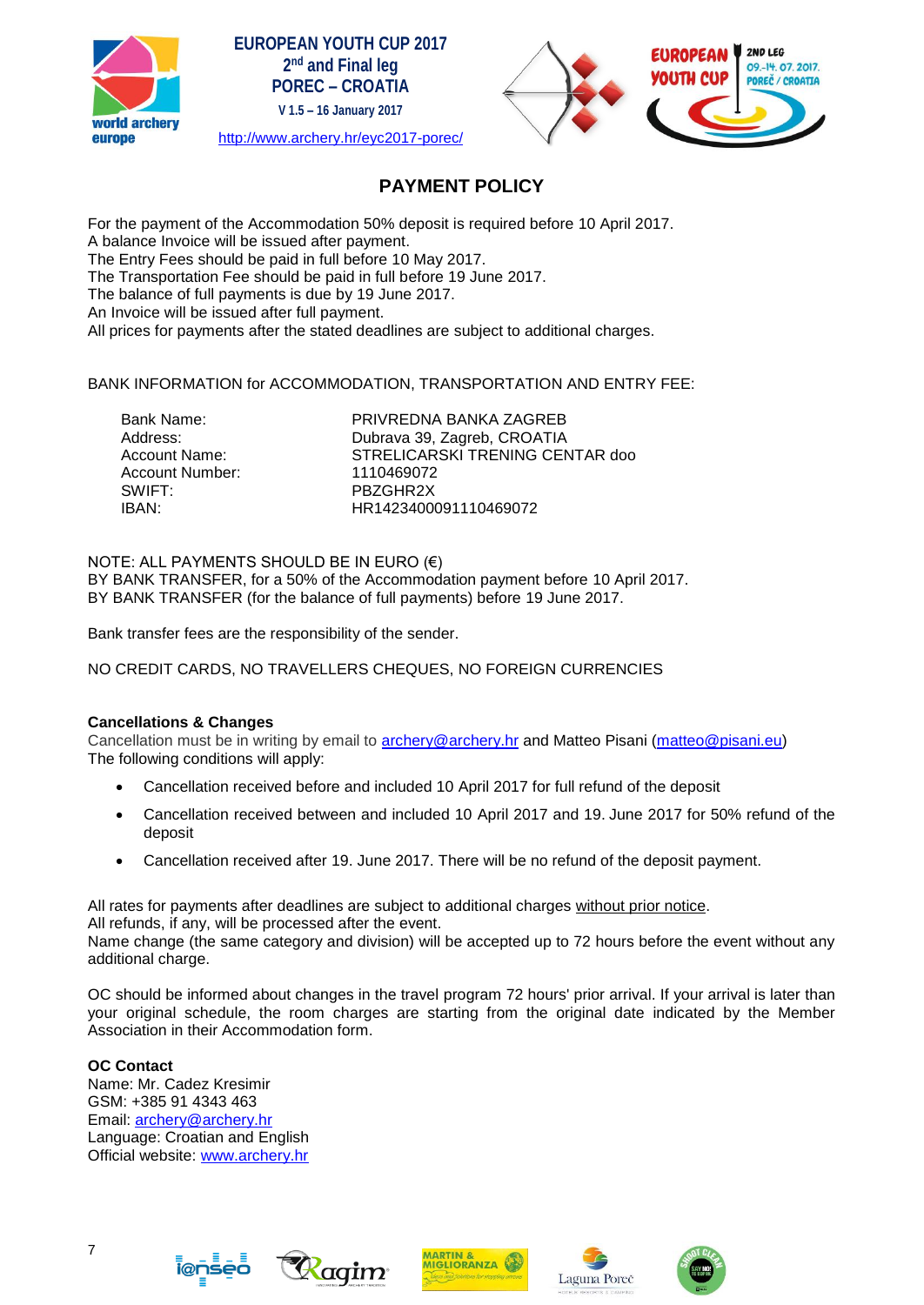





## **PRELIMINARY HOTEL RESERVATION FORM**

Return at the latest 10 April 2017

Member Association: \_\_\_\_\_\_\_\_\_\_\_\_\_\_\_\_\_\_\_\_\_\_\_\_\_\_\_\_\_\_\_\_\_\_\_\_\_\_\_\_ Email address: \_\_\_\_\_\_\_\_\_\_\_\_\_\_\_\_\_\_\_\_\_\_\_\_\_\_\_ Telephone: \_\_\_\_\_\_\_\_\_\_\_\_\_\_\_\_\_\_\_ Hotel Name: HOTEL LAGUNA ISTRA / GRAN VISTA 3\* HOTEL LAGUNA MOLINDRIO 4\* Arrival Date: \_\_\_\_\_\_\_\_ Departure Date: \_\_\_\_\_\_\_\_ Number of Nights: \_\_\_\_\_\_\_\_\_ Number of Rooms Single: Double:

Please check this box if you need facilities for persons with disabilities.

We require that 50% of the accommodation payment should be made before 10 April 2017.

Date: \_\_\_\_\_\_\_\_\_\_\_\_\_\_ Signature President / Secretary General

Please return the Preliminary Hotel Reservation Form to: Croatian Archery Association Before 10 April 2017 E-mail: [archery@archery.hr](mailto:archery@archery.hr)









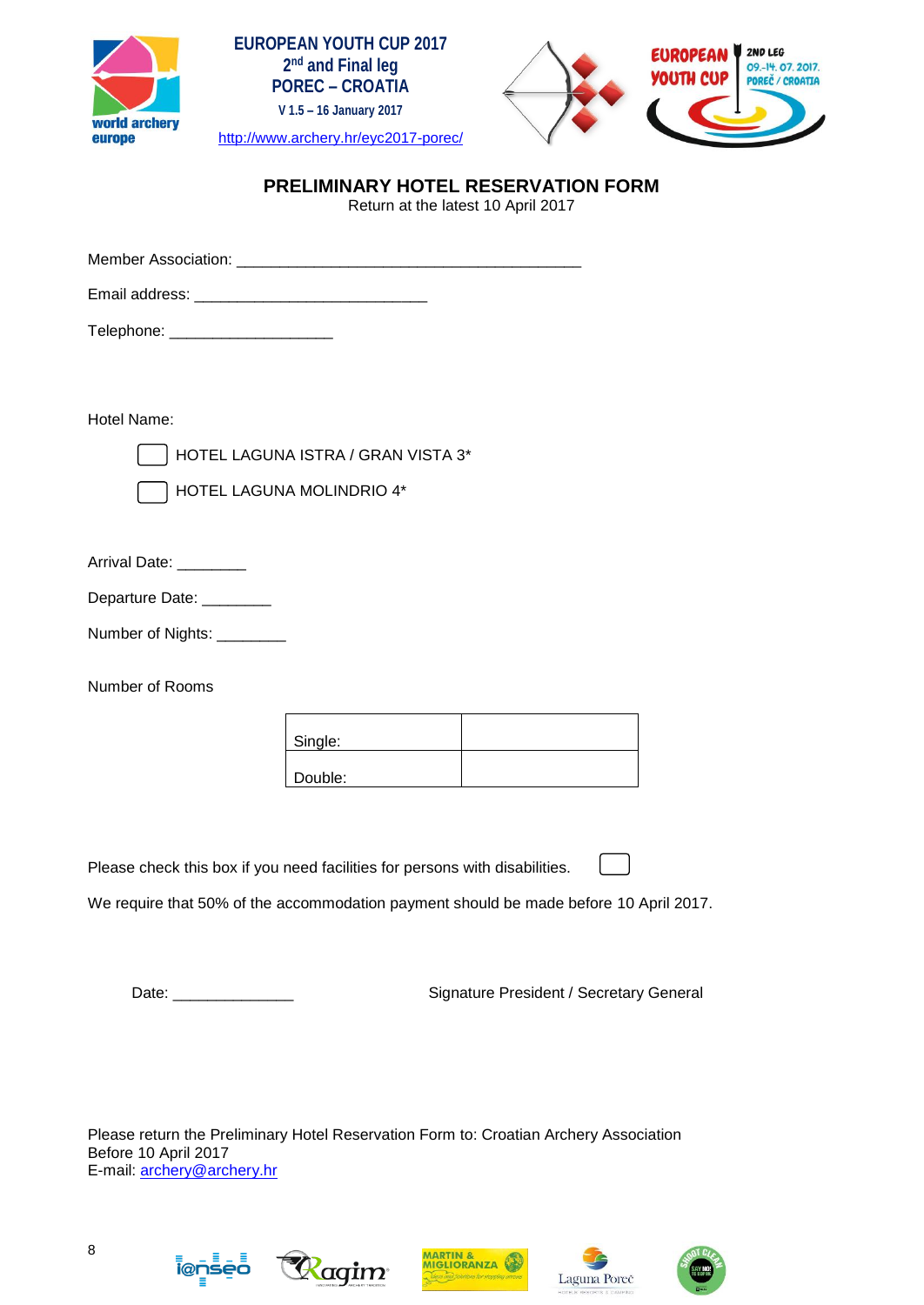





## **TRANSPORTATION FORM**

Return at the latest 19 June 2017

| Telephone: ________________________                                                                                                                                                                                                                                                            |                                 |                                         |   |
|------------------------------------------------------------------------------------------------------------------------------------------------------------------------------------------------------------------------------------------------------------------------------------------------|---------------------------------|-----------------------------------------|---|
|                                                                                                                                                                                                                                                                                                |                                 |                                         |   |
| Total number of Persons:                                                                                                                                                                                                                                                                       | $x 50 \in$ =                    | TOTAL (B):                              | € |
| <b>Arrival information</b><br>By plane:                                                                                                                                                                                                                                                        |                                 |                                         |   |
| Airport: Zagreb International (ZAG)                                                                                                                                                                                                                                                            | Flight No: _______________      |                                         |   |
| Date: ________________                                                                                                                                                                                                                                                                         | Arrival Time: _______________   |                                         |   |
| <b>Departure information</b><br>By plane:                                                                                                                                                                                                                                                      |                                 |                                         |   |
| Airport: Zagreb International (ZAG)                                                                                                                                                                                                                                                            | Flight No: ________________     |                                         |   |
| Date: _______________                                                                                                                                                                                                                                                                          | Departure Time: _______________ |                                         |   |
| Date: _________________                                                                                                                                                                                                                                                                        |                                 | Signature President / Secretary General |   |
| Please enter the team managers mobile phone number ______________________________ which will<br>serve for assistance in case of possible needs.                                                                                                                                                |                                 |                                         |   |
| Note:<br>OC should be informed in writing about changes in the Teams' travel program before 19 June 2017. If your<br>arrival is later than your original schedule, the room charges are starting from the original date indicated in<br>the Member Association's Final Hotel Reservation Form. |                                 |                                         |   |
| Please return the Transportation Form to: Croatian Archery Association<br>Before 19 June 2017<br>E-mail: archery@archery.hr                                                                                                                                                                    |                                 |                                         |   |
| <b>OC Contact</b><br>Mr. Cadez Kresimir<br>+385 91 4343 463<br>Mr. Drasko Mihinjac<br>+385 98 491 634                                                                                                                                                                                          |                                 |                                         |   |









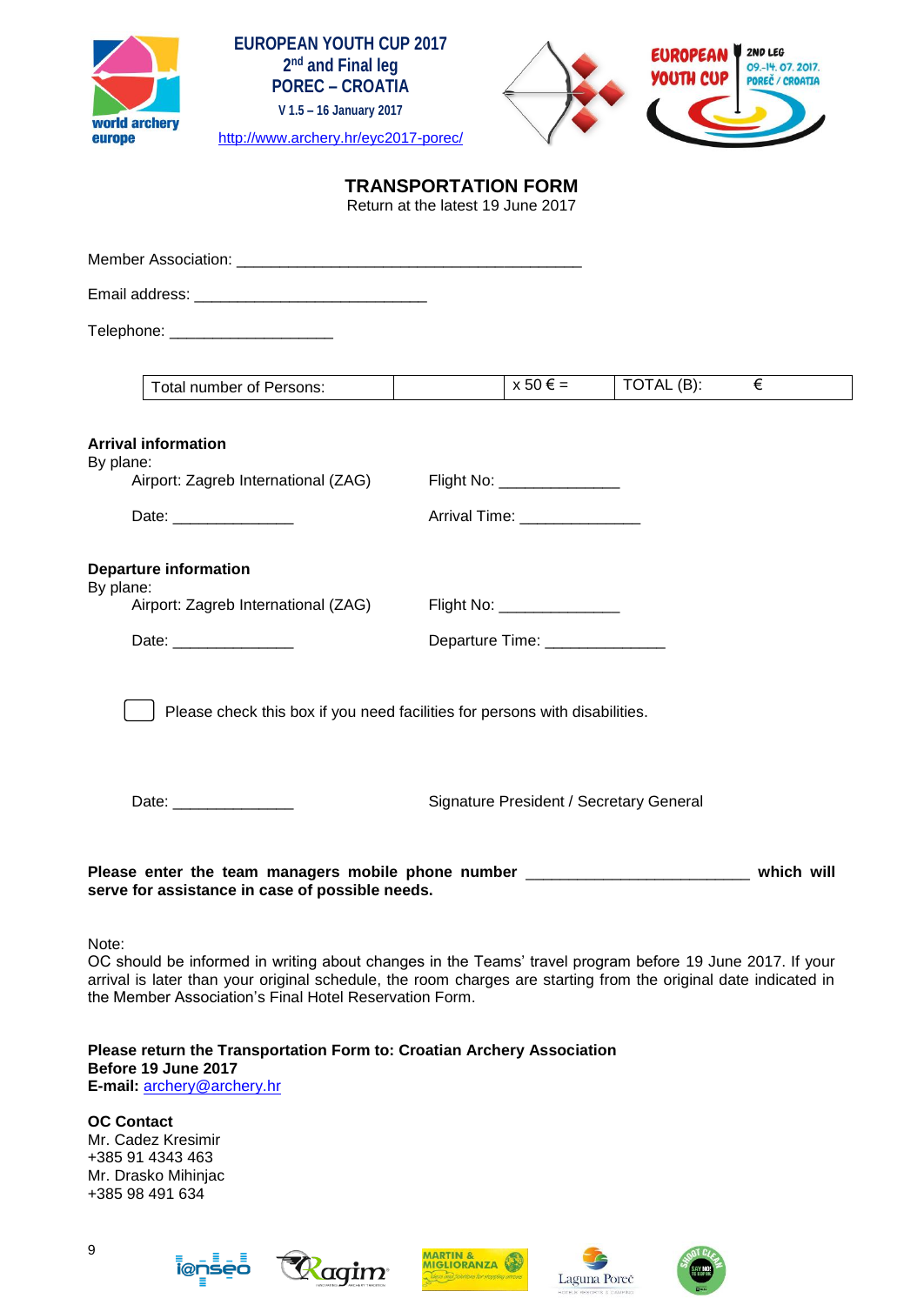





### <http://www.archery.hr/eyc2017-porec/>

## **FINAL HOTEL RESERVATION FORM**

Return at the latest 19 June 2017

Member Association:

Arrival Date: \_\_\_\_\_\_\_\_\_\_\_\_\_\_\_\_\_\_\_\_\_\_ Departure date: \_\_\_\_\_\_\_\_\_\_\_\_\_\_\_\_\_

OC should be informed in writing about changes in the Teams' accommodation booking and travel program until 10 April 2017 (full refund) or until 19 June 2017 (50% refund). If your arrival is later or departure is earlier than your original schedule, the rooms will be charged according to the original dates indicated in the Member Association's Final Hotel Reservation Form.

Please refer to the Cancellations & Changes at the Payment Policy page.

| Number of<br>rooms | <b>Nights</b> | Price/person | Total in Euro $\epsilon$ |
|--------------------|---------------|--------------|--------------------------|
|                    |               | 100 €        |                          |
|                    |               | 85€          |                          |
|                    |               |              |                          |

|--|

The rates are in Euro (€) per person, per night, full board.

OR:

| <b>HOTEL LAGUNA</b><br><b>MOLINDRIO 4*</b> | Number of<br>Rooms | <b>Nights</b> | Price/person | Total in Euro $\epsilon$ |
|--------------------------------------------|--------------------|---------------|--------------|--------------------------|
| Single room                                |                    |               | 125 €        |                          |
| Double room                                |                    |               | 110€         |                          |

|  |  | $\sim$<br><b>TOTAL</b><br>IVIAL<br>◡ |  |
|--|--|--------------------------------------|--|
|--|--|--------------------------------------|--|

Please check this box if you need facilities for persons with disabilities.

We require that balance of full Accommodation payment should be made before 19 June 2017.

Payments must be sent to the following Bank Account:

| Bank Name:      | PRIVREDNA BANKA ZAGREB          |
|-----------------|---------------------------------|
| Address:        | Dubrava 39, Zagreb, CROATIA     |
| Account Name:   | STRELICARSKI TRENING CENTAR doo |
| Account Number: | 1110469072                      |
| SWIFT:          | PBZGHR2X                        |
| IBAN:           | HR1423400091110469072           |

NOTE: ALL PAYMENTS SHOULD BE IN EURO (€) BY BANK TRANSFER, for a 50% of the Accommodation payment before 10 April 2017. BY BANK TRANSFER (for the balance of full payments) before 19 June 2017. Bank transfer fees are the responsibility of the sender.









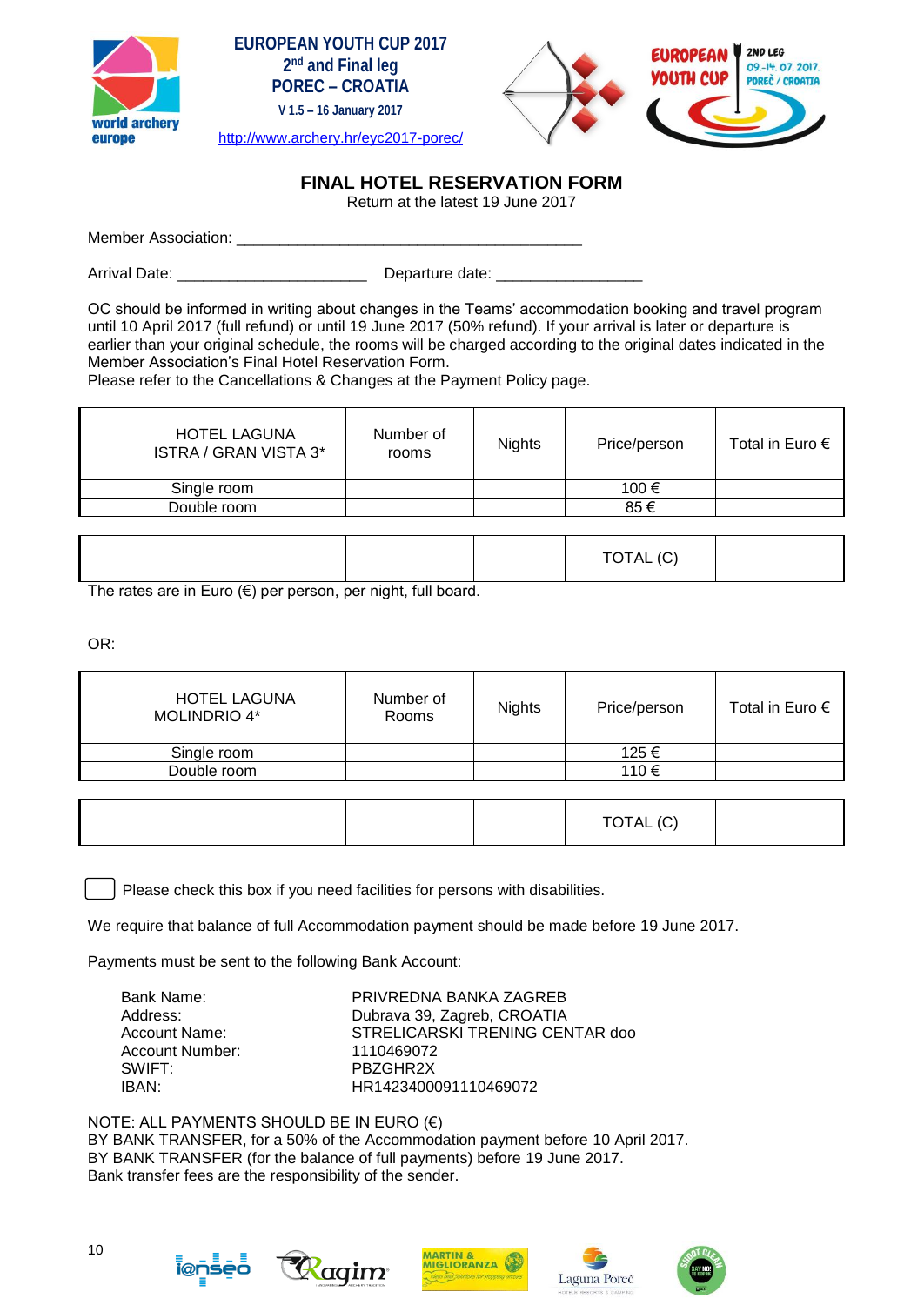





## **ACCOMODATION TABLE - ROOMING LIST**

Return at the latest 22 June 2017

We would like to have accreditation process as smooth as possible. Therefore, we prepared Accommodation Table for you to fill out with the following data: mark the type of the room (single/double) and write names of persons in the room.

#### Return at the latest 22 June 2017

| room    | single/double<br>room | person 1<br>(Name) | person 2<br>(Name) |
|---------|-----------------------|--------------------|--------------------|
| room 1  |                       |                    |                    |
| room 2  |                       |                    |                    |
| room 3  |                       |                    |                    |
| room 4  |                       |                    |                    |
| room 5  |                       |                    |                    |
| room 6  |                       |                    |                    |
| room 7  |                       |                    |                    |
| room 8  |                       |                    |                    |
| room 9  |                       |                    |                    |
| room 10 |                       |                    |                    |
| room 11 |                       |                    |                    |
| room 12 |                       |                    |                    |
| room 13 |                       |                    |                    |
| room 14 |                       |                    |                    |
|         |                       |                    |                    |

#### Note:

The booking of rooms will be the subject of the system "first come – first get".

Furthermore, we would like to remind you about some important information:

- Accreditation office will be open on Friday 7 July, from 16:00 21:00 and on Saturday 8 July, from 08:00 - 21:00.
- Team Managers meeting is scheduled for Sunday 9 July.

PLEASE RETURN THIS ACCOMODATION TABLE TO THE ORGANISER at the latest 22 June 2017 E-mail to [archery@archery.hr](mailto:archery@archery.hr)









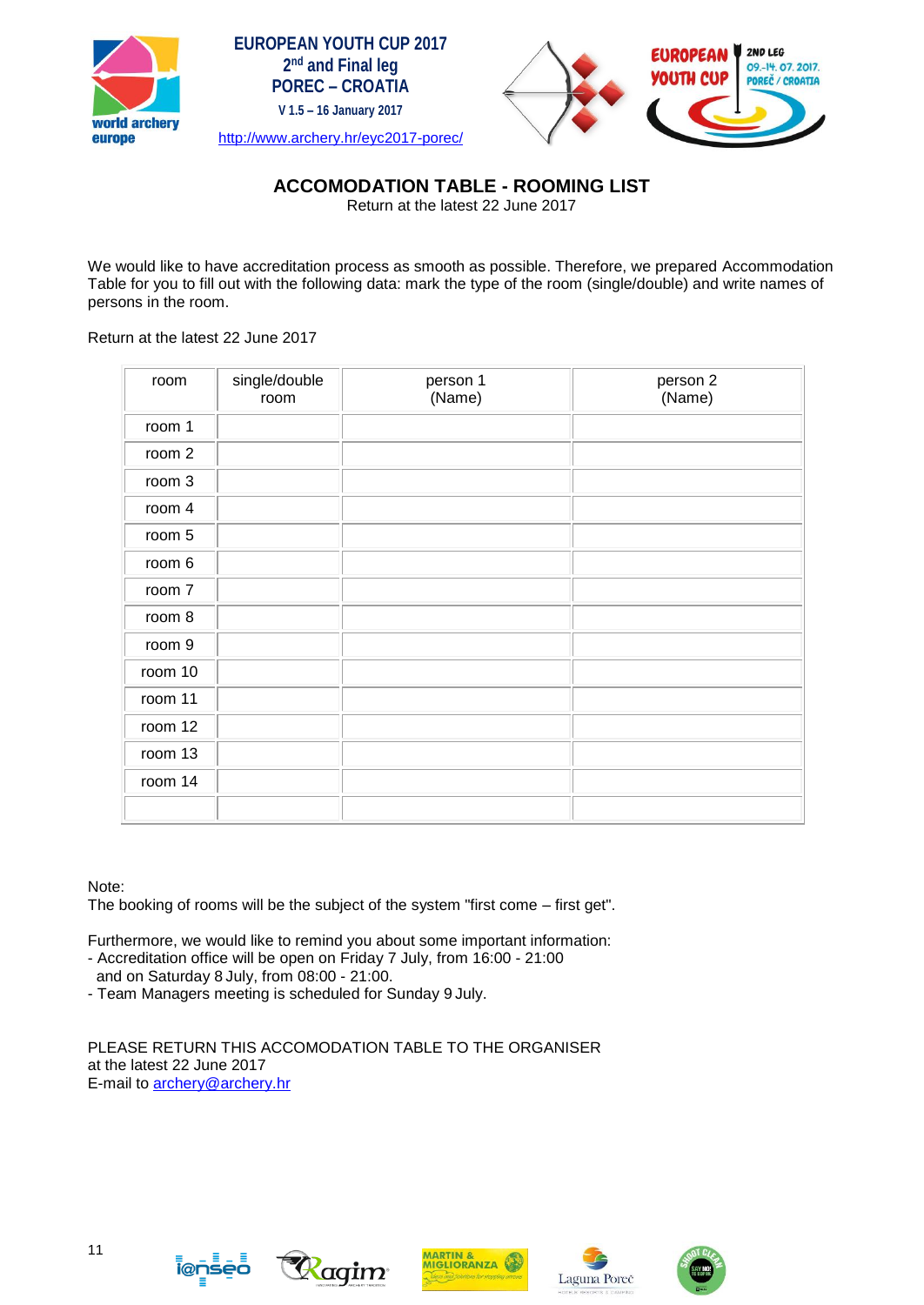





## **BUDGET FORM**

Return at the latest 19 June 2017

Member Association: \_\_\_\_\_\_\_\_\_\_\_\_\_\_\_\_\_\_\_\_\_\_\_\_\_\_\_\_

Telephone: \_\_\_\_\_\_\_\_\_\_\_\_\_\_\_\_ Mobile: \_\_\_\_\_\_\_\_\_\_\_\_\_\_\_

E-mail:  $\blacksquare$ 

|                                                           | Number | Price | Total |
|-----------------------------------------------------------|--------|-------|-------|
| Athletes Entry Fee                                        |        | 75€   | €     |
| <b>TOTAL ENTRY FEES (A)</b>                               | €      |       |       |
| <b>Transportation Fee</b>                                 |        | 50€   | €     |
| TOTAL TRANSPORTATION FEES (B)                             | €      |       |       |
| TOTAL ACCOMMODATION (C)                                   | €      |       |       |
| CLOSING PARTY (D)                                         |        | 15€   | €     |
| Grand Total (A+B+C+D)                                     | €      |       |       |
| Deposit 50% of Accommodation payment before 10 April 2017 | €      |       |       |
| Balance of full payments due to 19 June 2017              | €      |       |       |

Payments must be sent to the following Bank Account:

Account Number: 1110469072 SWIFT: PBZGHR2X

Bank Name: The Sanction of PRIVREDNA BANKA ZAGREB<br>Address: Dubrava 39. Zagreb. CROATIA Dubrava 39, Zagreb, CROATIA Account Name: STRELICARSKI TRENING CENTAR doo IBAN: HR1423400091110469072

NOTE: ALL PAYMENTS SHOULD BE IN EURO (€) BY BANK TRANSFER, for a 50% of the Accommodation payment before 10 April 2017. BY BANK TRANSFER (for the balance of full payments) before 19 June 2017.

Bank transfer fees are the responsibility of the sender. NO CREDIT CARDS, NO TRAVELLERS CHEQUES, NO FOREIGN CURRENCIES